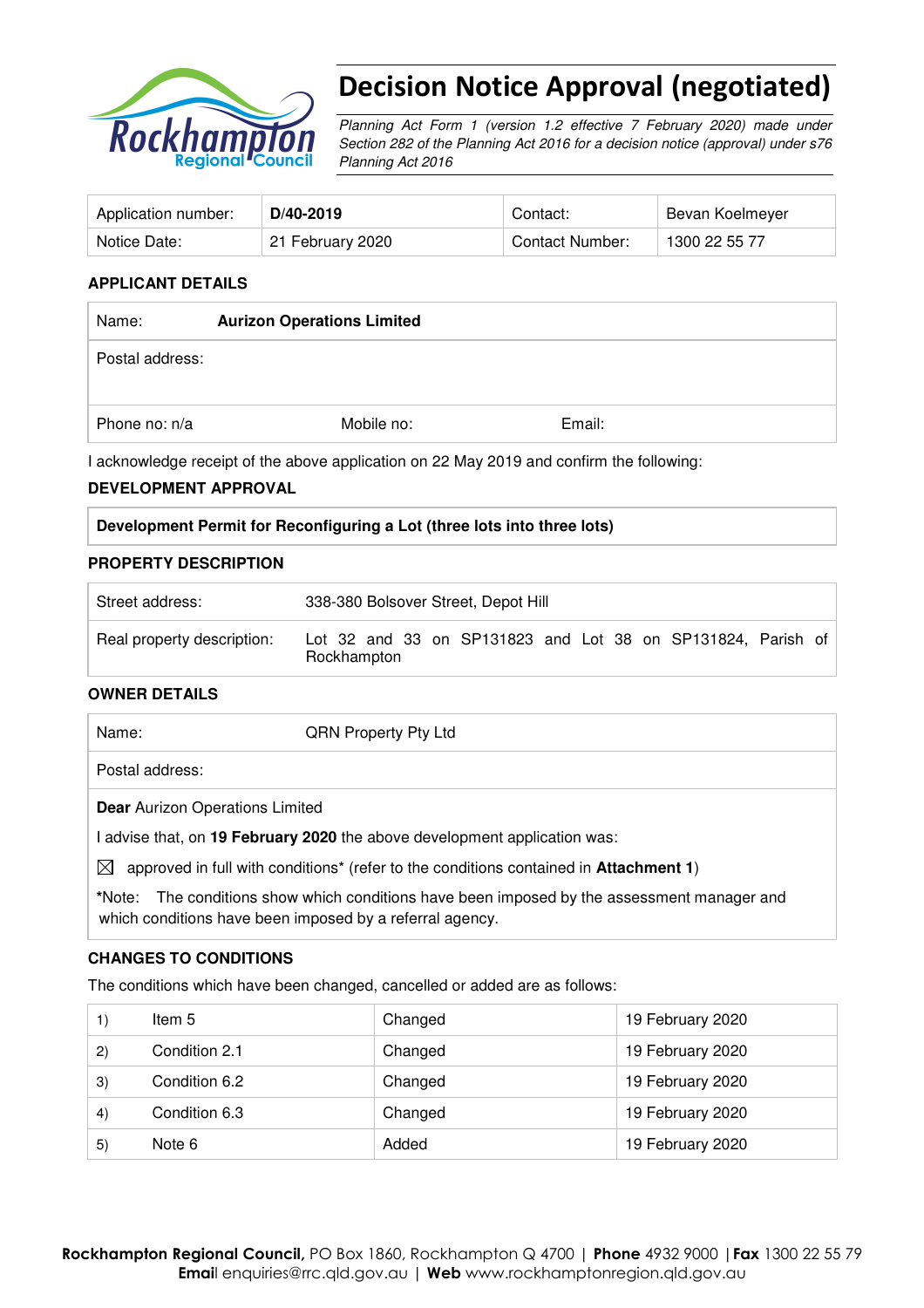## **1. DETAILS OF THE APPROVAL**

The following approvals are given:

|                                                                                                                                                                                                                                 | <b>Development</b><br><b>Permit</b> | <b>Preliminary</b><br><b>Approval</b> |
|---------------------------------------------------------------------------------------------------------------------------------------------------------------------------------------------------------------------------------|-------------------------------------|---------------------------------------|
| Development assessable under the planning scheme, superseded<br>planning scheme, a temporary local planning instrument, a master<br>plan or a preliminary approval which includes a variation approval<br>- Reconfiguring a lot | $\times$                            |                                       |

## **2. CONDITIONS**

This approval is subject to the conditions in Attachment 1.

## **3. FURTHER DEVELOPMENT PERMITS REQUIRED**

Please be advised that the following development permits are required to be obtained before the development can be carried out:

| Type of development permit required | Subject of the required development permit |
|-------------------------------------|--------------------------------------------|
| Building Works                      | Demolition Works                           |
| Plumbing and Drainage Works         |                                            |

## **4. REFERRAL AGENCIES**

The following Referral Agencies were activated by this application.

| <b>STATE TRANSPORT INFRASTRUCTURE (Generally)</b>                                                                                                                                                      |                                              |             |                                                                             |
|--------------------------------------------------------------------------------------------------------------------------------------------------------------------------------------------------------|----------------------------------------------|-------------|-----------------------------------------------------------------------------|
| Schedule 10, Part 9, Division 4, Subdivision 1, Table 1 – Aspect of development stated in schedule 20                                                                                                  |                                              |             |                                                                             |
| Development application for an aspect of<br>development stated in schedule 20 that is<br>assessable development under a local<br>categorising instrument or section 21, if-                            | Department of<br>Transport and<br>Main Roads | Concurrence | Department of State<br>Development,<br>Manufacturing,<br>Infrastructure and |
| (a) the development is for a purpose stated<br>in schedule 20, column 1 for the aspect; and                                                                                                            |                                              |             | Planning                                                                    |
| (b) the development meets or exceeds the<br>threshold-                                                                                                                                                 |                                              |             | Online (MYDAS2):<br>https://prod2.dev-                                      |
| (i) for development in local government area<br>1-stated in schedule 20, column 2 for the<br>purpose; or                                                                                               |                                              |             | assess.gld.gov.au/su<br>ite/                                                |
| (ii) for development in local government area<br>2-stated in schedule 20, column 3 for the<br>purpose; and                                                                                             |                                              |             | Postal:<br><b>PO Box 113</b>                                                |
| (c) for development in local government<br>area 1-the development is not for an<br>accommodation activity or an office at<br>premises wholly or partly in the excluded<br>area                         |                                              |             | Rockhampton Qld<br>4700                                                     |
| However, if the development is for a<br>combination of purposes stated in the same<br>item of schedule 20, the threshold is for the<br>combination of purposes and not for each<br>individual purpose. |                                              |             |                                                                             |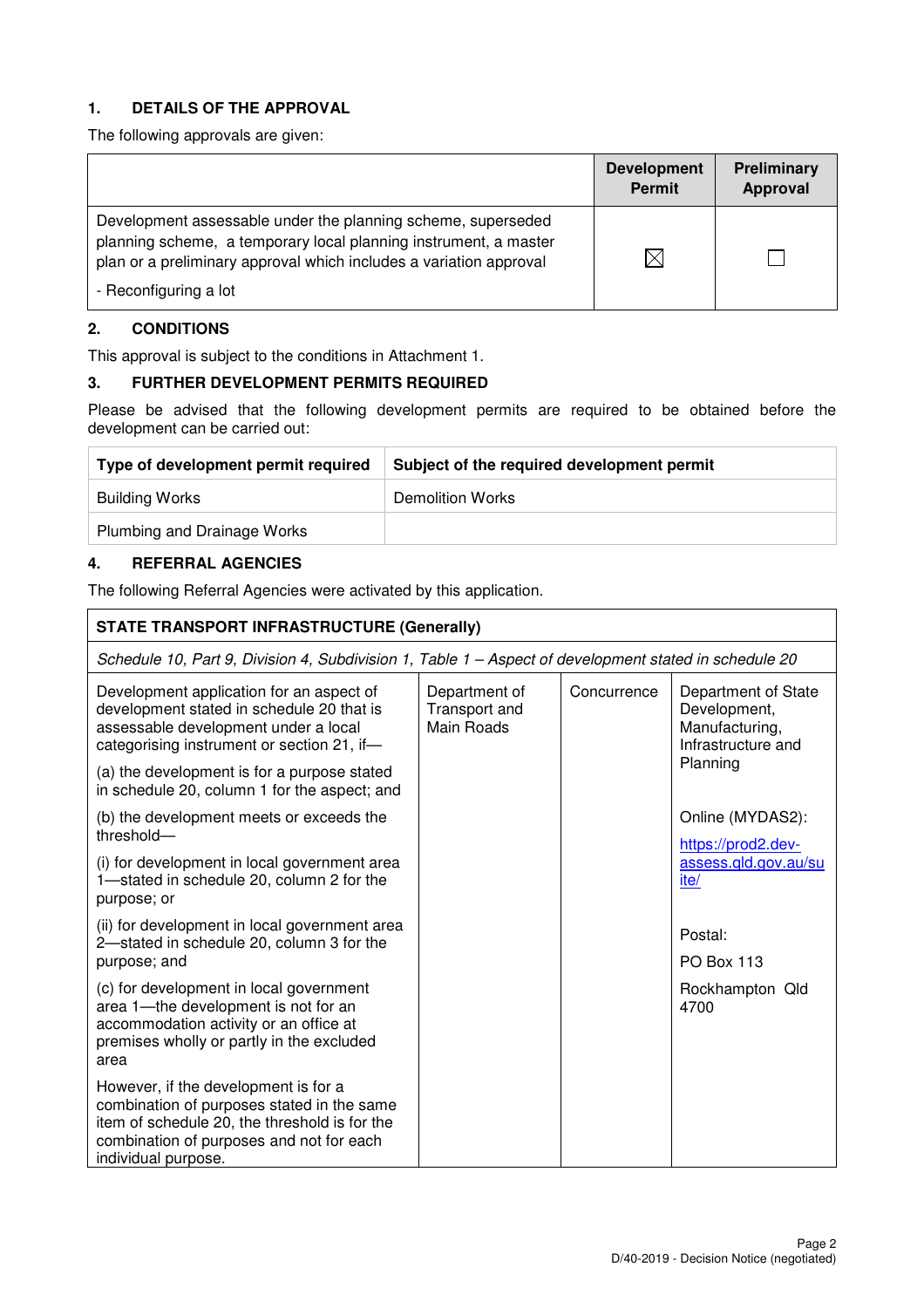## **5. THE APPROVED PLANS**

#### **The approved development must be completed and maintained generally in accordance with the approved drawings and documents:**

| Drawing/report title                | <b>Prepared by</b>                       | Date            | <b>Reference</b><br>number | <b>Revision</b> |
|-------------------------------------|------------------------------------------|-----------------|----------------------------|-----------------|
| <b>Preliminary Subdivision Plan</b> | Place Design Group                       | 30 April 2019   | <b>DNG-21</b>              | Е               |
| <b>Engineering Services Report</b>  | <b>McMurtrie Consulting</b><br>Engineers | 28 May 2019     | 0911819                    | A               |
| Response to Information<br>Request  | Place Design Group                       | 4 November 2019 | $\overline{\phantom{a}}$   |                 |
| <b>Proposed Easements</b>           | <b>McMurtrie Consulting</b><br>Engineers | 10 January 2020 | 0911819-01                 | B               |

## **6. CURRENCY PERIOD FOR THE APPROVAL (s.85 of the Planning Act)**

The standard relevant periods stated in section 85 of Planning Act 20016 apply to each aspect of development in this approval, if not stated in the conditions of approval attached.

## **7. STATEMENT OF REASONS**

| <b>Description of the</b><br>development | The proposed development is for Reconfiguring a Lot (three lots into three lots)                                                                                                                                                                                                                                                                                    |
|------------------------------------------|---------------------------------------------------------------------------------------------------------------------------------------------------------------------------------------------------------------------------------------------------------------------------------------------------------------------------------------------------------------------|
| <b>Reasons for</b><br><b>Decision</b>    | The boundary realignment results in lots of an appropriate size and dimension<br>a)<br>to facilitate land uses consistent with the intent of the Special Purpose Zone<br>(Depot Hill Rail Precinct);                                                                                                                                                                |
|                                          | Assessment of the development against the relevant zone purpose, planning<br>b)<br>scheme codes and planning scheme policies demonstrates that the proposed<br>development will not cause significant adverse impacts on the surrounding<br>natural environment, built environment and infrastructure, community facilities,<br>or local character and amenity; and |
|                                          | The proposed development does not compromise the relevant State Planning<br>C)<br>Policy.                                                                                                                                                                                                                                                                           |
| <b>Assessment</b><br><b>Benchmarks</b>   | The proposed development was assessed against the following assessment<br>benchmarks:                                                                                                                                                                                                                                                                               |
|                                          | Special purpose zone code;                                                                                                                                                                                                                                                                                                                                          |
|                                          | Reconfiguring a lot code;<br>٠                                                                                                                                                                                                                                                                                                                                      |
|                                          | Access, parking and transport code;<br>$\bullet$                                                                                                                                                                                                                                                                                                                    |
|                                          | Filling and excavation code;<br>٠                                                                                                                                                                                                                                                                                                                                   |
|                                          | Landscape code;<br>$\bullet$                                                                                                                                                                                                                                                                                                                                        |
|                                          | Stormwater management code;<br>$\bullet$                                                                                                                                                                                                                                                                                                                            |
|                                          | Water and sewer code;<br>$\bullet$                                                                                                                                                                                                                                                                                                                                  |
|                                          | Airport environs overlay code;<br>$\bullet$                                                                                                                                                                                                                                                                                                                         |
|                                          | Flood hazard overlay code.<br>$\bullet$                                                                                                                                                                                                                                                                                                                             |
|                                          | Heritage place overlay code; and<br>$\bullet$                                                                                                                                                                                                                                                                                                                       |
|                                          | Steep land overlay code.<br>$\bullet$                                                                                                                                                                                                                                                                                                                               |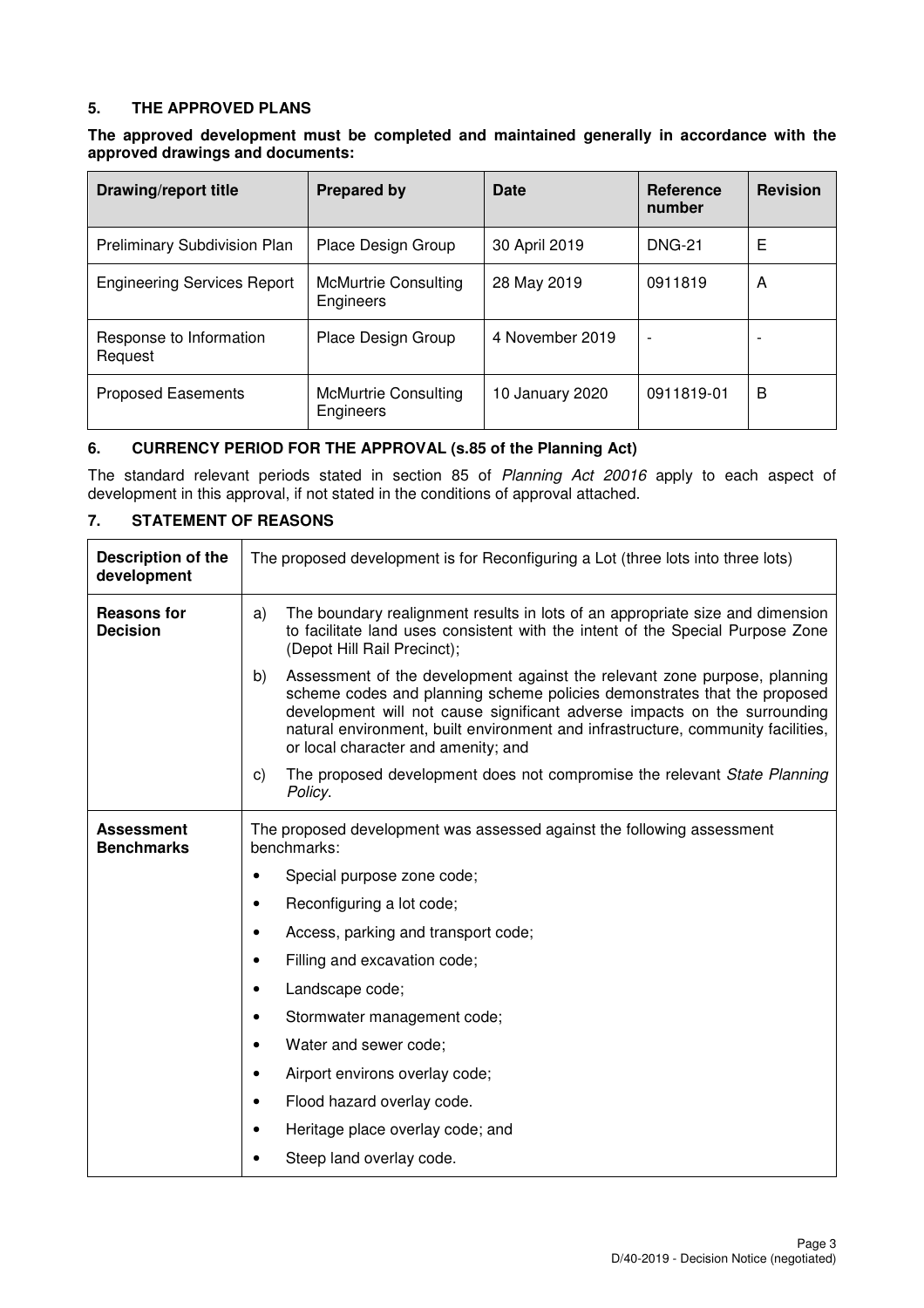| <b>Compliance with</b><br>assessment<br>benchmarks | The development was assessed against all of the assessment benchmarks listed<br>above and wholly complies with all of these without exception.                                                                                          |
|----------------------------------------------------|-----------------------------------------------------------------------------------------------------------------------------------------------------------------------------------------------------------------------------------------|
| <b>Matters</b><br>prescribed by<br>regulation      | The State Planning Policy - Part E;<br>(i)<br>The Central Queensland Regional Plan;<br>(ii)<br>The Rockhampton Region Planning Scheme 2015.<br>(iii)<br>The common material, being the material submitted with the application.<br>(iv) |

## **8. APPEAL RIGHTS**

The rights of an applicant to appeal to a tribunal or the Planning and Environment Court against a decision about a development application are set out in chapter 6, part 1 of the Planning Act 2016. For particular applications, there may also be a right to make an application for a declaration by a tribunal (see chapter 6, part 2 of the Planning Act 2016).

## Appeal by an applicant

An applicant for a development application may appeal to the Planning and Environment Court against the following:

- the refusal of all or part of the development application
- a provision of the development approval
- the decision to give a preliminary approval when a development permit was applied for
- a deemed refusal of the development application.

An applicant may also have a right to appeal to the Development tribunal. For more information, see schedule 1 of the Planning Act 2016.

The timeframes for starting an appeal in the Planning and Environment Court are set out in section 229 of the Planning Act 2016.

**Attachment 2** is an extract from the Planning Act 2016 that sets down the applicant's appeal rights and the appeal rights of a submitter.

## **9. WHEN THE DEVELOPMENT APPROVAL TAKES EFFECT**

This development approval takes effect:

- From the time the decision notice is given  $-$  if there is no submitter and the applicant does not appeal the decision to the court.
- Or
- When the submitter's appeal period ends  $-$  if there is a submitter and the applicant does not appeal the decision to the court.

Or

Subject to the decision of the court, when the appeal is finally decided  $-$  if an appeal is made to the court.

## **10. ASSESSMENT MANAGER**

|--|

C/C Department of State Development, Manufacturing, Infrastructure and Planning - RockhamptonSARA@dsdmip.qld.gov.au

## **Attachment 1 – Conditions of the approval**

**Part 1 – Conditions imposed by the assessment manager** [Note: where a condition is imposed about infrastructure under Chapter 4 of the Planning Act 2016, the relevant provision of the Act under which this condition was imposed must be specified.]

## **Part 2 – Conditions required by the referral agency response**

## **Attachment 2—Extract on appeal rights**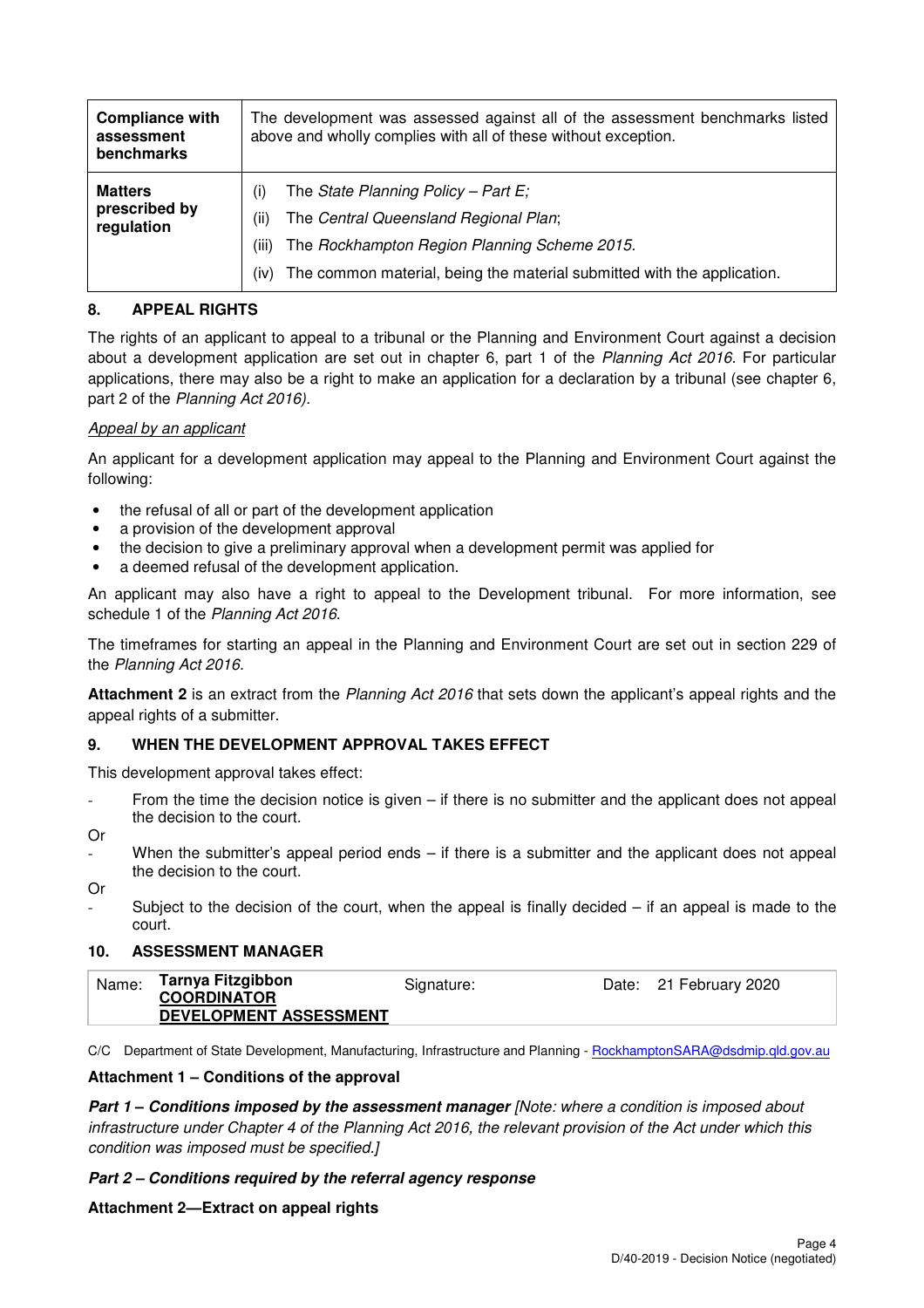

## **Attachment 1 – Part 1 Rockhampton Regional Council Conditions**

Planning Act 2016

## 1.0 ADMINISTRATION

- 1.1 The Developer and their employee, agent, contractor or invitee is responsible for ensuring compliance with the conditions of this development approval.
- 1.2 Where these Conditions refer to "Council" in relation to requiring Council to approve or to be satisfied as to any matter, or conferring on the Council a function, power or discretion, that role may be fulfilled in whole or in part by a delegate appointed for that purpose by the Council.
- 1.3 All conditions, works, or requirements of this development approval must be undertaken and completed:
	- 1.3.1 to Council's satisfaction;
	- 1.3.2 at no cost to Council; and
	- 1.3.3 prior to the issue of the Survey Plan Approval Certificate,

unless otherwise stated.

- 1.4 Infrastructure requirements of this development approval must be contributed to the relevant authorities, where applicable, at no cost to Council, prior to the issue of the Survey Plan Approval Certificate, unless otherwise stated.
- 1.5 The following further Development Permit must be obtained prior to the commencement of any works associated with their purposes:
	- 1.5.1 Plumbing and Drainage Works; and
	- 1.5.2 Building Works:
		- (i) Demolition Works.
- 1.6 All works must be designed, constructed and maintained in accordance with the relevant Council policies, guidelines and standards, unless otherwise stated.
- 1.7 All engineering drawings/specifications, design and construction works must be in accordance with the requirements of the relevant Australian Standards and must be approved, supervised and certified by a Registered Professional Engineer of Queensland.
- 1.8 All easement documents must accompany the Survey Plan for endorsement by Council, prior to the issue of the Survey Plan Approval Certificate.

## 2.0 APPROVED PLANS AND DOCUMENTS

2.1 The approved development must be completed and maintained generally in accordance with the approved plans and documents, except where amended by any condition of this development approval:

| Drawing/report<br>title         | <b>Prepared by</b>                       | <b>Date</b>   | <b>Reference</b><br>number | <b>Revision</b> |
|---------------------------------|------------------------------------------|---------------|----------------------------|-----------------|
| Preliminary<br>Subdivision Plan | Place Design Group                       | 30 April 2019 | <b>DNG-21</b>              | Е               |
| Engineering<br>Services Report  | <b>McMurtrie Consulting</b><br>Engineers | 28 May 2019   | 0911819                    | A               |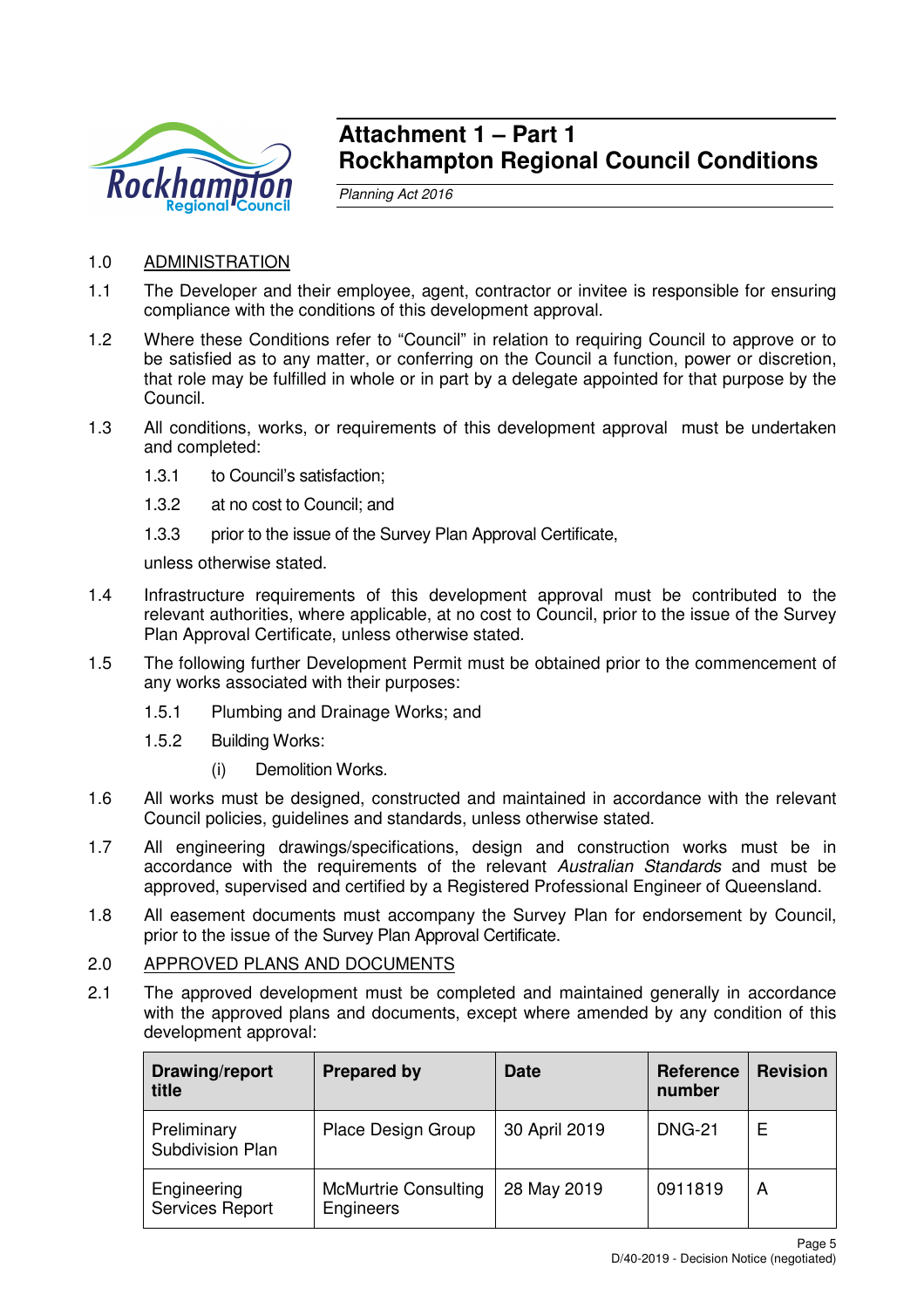| Response to<br><b>Information Request</b> | Place Design Group                       | 4 November 2019 |                | - |
|-------------------------------------------|------------------------------------------|-----------------|----------------|---|
| Proposed<br>Easements                     | <b>McMurtrie Consulting</b><br>Engineers | 10 January 2020 | 0911819-<br>01 | B |

2.2 Where there is any conflict between the conditions of this development approval and the details shown on the approved plans and documents, the conditions of this development approval must prevail.

## 3.0 ACCESS WORKS

- 3.1 An access easement must be provided over proposed Lot 1 in favour of proposed Lot 2. The easement must be for the full extent of the internal access from Bolsover Street to South Street and must be a sufficient width to safely accommodate all vehicle movements in accordance with the approved plans (refer to condition 2.1).
- 3.2 Access to proposed Lot 2 must be one-way only with ingress to occur only via Bolsover Street and egress only via South Street in accordance with the approved plans (refer to condition 2.1).

## 4.0 PLUMBING AND DRAINAGE WORKS

- 4.1 A Development Permit for Plumbing and Drainage Works must be obtained for the removal and/or demolition of any existing buildings and structures on the development site.
- 4.2 All internal plumbing and drainage works must be designed and constructed in accordance with the approved plans (refer to condition 2.1), Capricorn Municipal Development Guidelines, Water Supply (Safety and Reliability) Act, Plumbing and Drainage Act, Council's Plumbing and Drainage Policies and the provisions of a Development Permit for Plumbing and Drainage Works.
- 4.3 The existing sewerage and water connection point(s) must be retained, and upgraded if necessary, to service the development.
- 4.4 Internal Plumbing and Sanitary Drainage of existing buildings must be contained within the lot it serves.
- 4.5 A service easement with a minimum width of two (2) metres must be provided over the private sanitary drainage infrastructure located within proposed Lot 2 that services the existing buildings located within proposed Lot 1. The easement must be registered in favour of proposed Lot 1 and must be centrally located over the infrastructure.
- 4.6 Sewer connections and water meter boxes located within trafficable areas must be raised or lowered to suit the finished surface levels and must be provided with heavy duty trafficable lids.
- 4.7 Alteration, disconnection or relocation of internal plumbing and sanitary drainage works associated with the existing buildings must be in accordance with regulated work under the Plumbing and Drainage Act 2002 and Council's Plumbing and Drainage Policies.

## 5.0 STORMWATER WORKS

5.1 A drainage easement with a minimum width of four (4) metres must be provided over the existing 600 millimetre diameter stormwater main that traverses the site. The easement must be registered in favour of the Council and must be centrally located over the infrastructure.

## 6.0 ROOF AND ALLOTMENT DRAINAGE WORKS

6.1 All roof and allotment drainage must drain to a demonstrated lawful point of discharge and must not adversely affect surrounding land or infrastructure in comparison to the predevelopment conditions, including but not limited to blocking, altering or diverting existing stormwater runoff patterns or having the potential to cause damage to other infrastructure.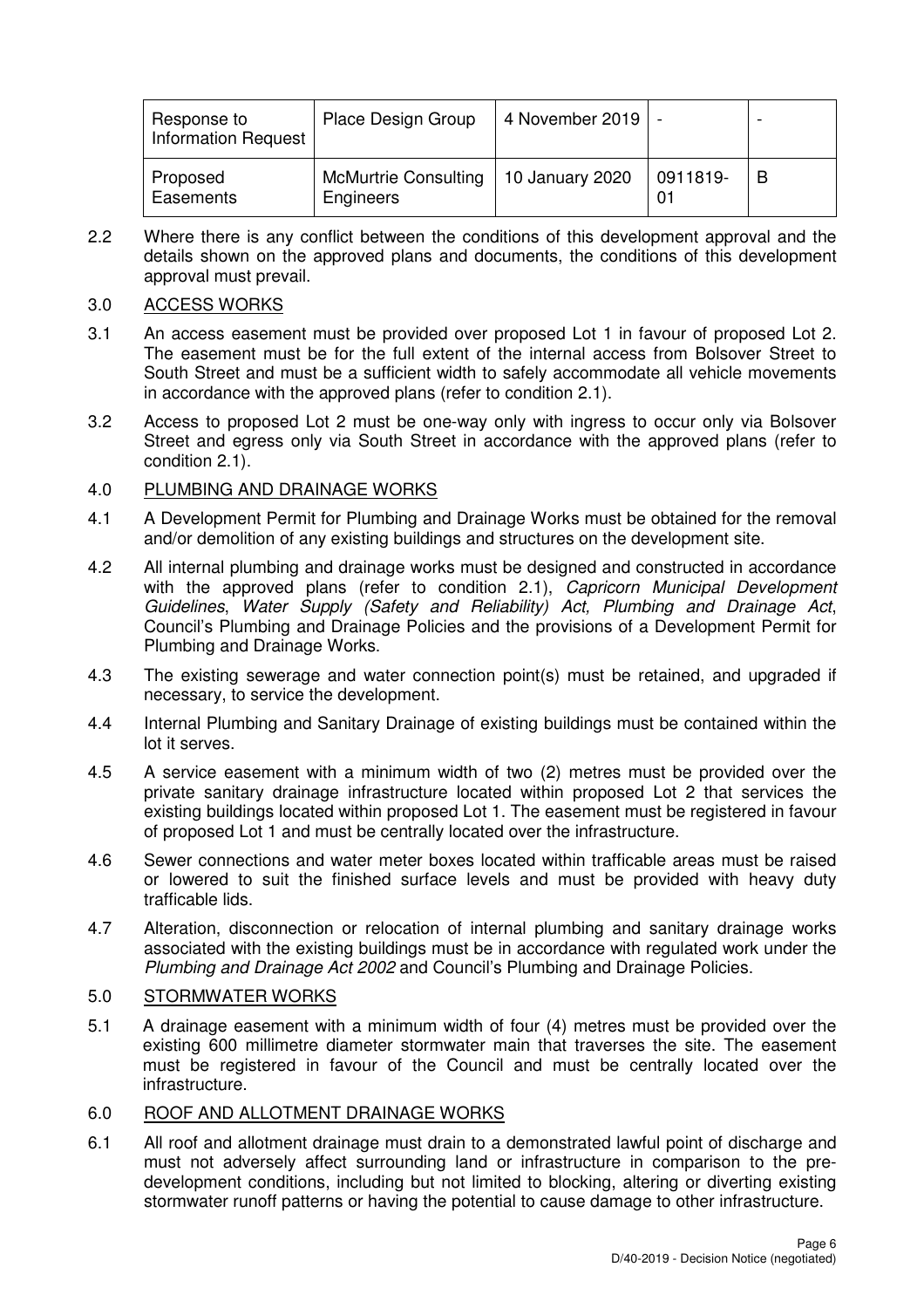- 6.2 Service easements with a minimum width of three (3) metres must be provided over the private stormwater drainage infrastructure(s) located within proposed Lots 1 and 2 in accordance with the approved plan titled "proposed easements" (refer to Condition 2.1) and as follows:
	- 6.2.1 A private easement within Lot 1 that services roof and allotment drainage from proposed Lot 2, the private easement must be registered in favour of proposed Lot  $2$
	- 6.2.2 A private easement within Lot 2 that services roof and allotment drainage from proposed Lot 1, the private easement must be registered in favour of proposed Lot 1; and
	- 6.2.3 All private easements must be centrally located over the private stormwater drainage infrastructure.
- 6.3 A service easement with a minimum width of three (3) metres must be provided over the private stormwater drainage infrastructure(s) located within proposed Lot 1 that services roof and allotment drainage from the existing allotments (Lot 30 on SP131823, Lot 31 on SP131823, Lot 29 on SP131823, Lot 39 on SP131824 and Lot 53 on SP129848), refer to the approved plan titled "proposed easements" (condition 2.1) The private easement must be registered in favour of the aforementioned allotments and must be centrally located over the private stormwater drainage infrastructure.

Note: As the aforementioned infrastructure is privately owned, maintained and is of an unknown design and service standard; ownership and maintenance of this infrastructure is to be the sole responsibility of the owner of proposed Lot 1.

## 7.0 SITE WORKS

- 7.1 Site works must be constructed such that they do not, at any time, in any way restrict, impair or change the natural flow of runoff water, or cause a nuisance or worsening to surrounding land or infrastructure.
- 7.2 Large trees must not be planted within one (1) metre of the centreline of any sewerage infrastructure; small shrubs and groundcover are acceptable.

## 8.0 BUILDING WORKS

8.1 A Development Permit for Building Works must be obtained for the removal and/or demolition of any existing buildings and/or structures located on the development site and outlined on the approved plan (refer to condition 2.1), prior to the issue of the Survey Plan Approval Certificate.

## 9.0 ASSET MANAGEMENT

- 9.1 Any alteration necessary to electricity, telephone, water mains, sewerage mains, and/or public utility installations resulting from the development or in connection with the development, must be undertaken and completed at no cost to Council.
- 9.2 Any damage to existing stormwater, water supply and sewerage infrastructure, kerb and channel, pathway or roadway (including removal of concrete slurry from public land and Council infrastructure), that occurs while any works are being carried out in association with this development approval must be repaired at full cost to the developer. This includes the reinstatement of any existing traffic signs or pavement markings that may have been removed or damaged.

## 10.0 OPERATING PROCEDURES

10.1 All construction materials, waste, waste skips, machinery and contractors' vehicles must be located and stored or parked within the development site. Storage of materials, or parking of construction machinery or contractors' vehicles must not occur within Council's road network such as but not limited to Bolsover Street, South Street or Denison Street.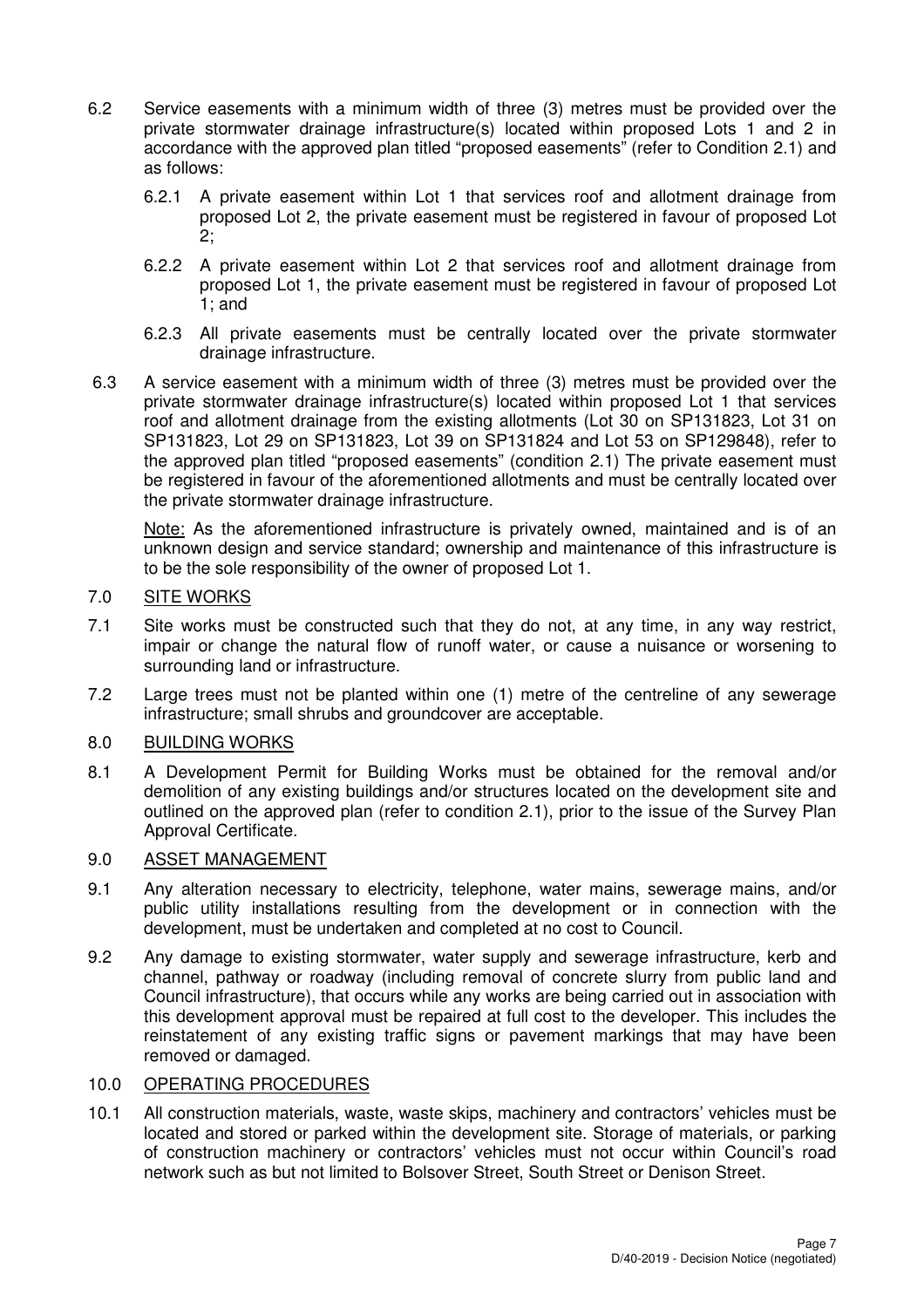## ADVISORY NOTES

## NOTE 1. Aboriginal Cultural Heritage

It is advised that under section 23 of the Aboriginal Cultural Heritage Act 2003, a person who carries out an activity must take all reasonable and practicable measures to ensure the activity does not harm Aboriginal cultural heritage (the "cultural heritage duty of care"). Maximum penalties for breaching the duty of care are listed in the Aboriginal cultural heritage legislation. The information on Aboriginal cultural heritage is available on the Department of Aboriginal and Torres Strait Islander Partnerships website: www.datsip.qld.gov.au

## NOTE 2. Asbestos Removal

Any demolition and/or removal works involving asbestos materials must be undertaken in accordance with the requirements of the Work Health and Safety Act 2011 and Public Health Act 2005.

## NOTE 3. General Environmental Duty

General environmental duty under the *Environmental Protection Act 1994* prohibits unlawful environmental nuisance caused by noise, aerosols, particles, dust, ash, fumes, light, odour or smoke beyond the boundaries of the development site during all stages of the development including earthworks, construction and operation.

## NOTE 4. General Safety Of Public During Construction

The Work Health and Safety Act 2011 and Manual of Uniform Traffic Control Devices must be complied with in carrying out any construction works, and to ensure safe traffic control and safe public access in respect of works being constructed on a road.

## NOTE 5. Infrastructure Charges Notice

Council has resolved not to issue an Infrastructure Charges Notice for this development because the new infrastructure charges arising from the development are equal to or less than the credits applicable for the new development.

## NOTE 6. Property Note (Encroachments)

The applicant has unlawfully encroached with structures and materials onto Lot 396 on LN2184 (Council Trust Land). These encroachments are part of the use of Lot 32 on SP131823 (Aurizon Land). The applicant must enter into a compliance agreement with Council in relation to the encroachments on Council Trust Land within three (3) months of this development permit taking effect.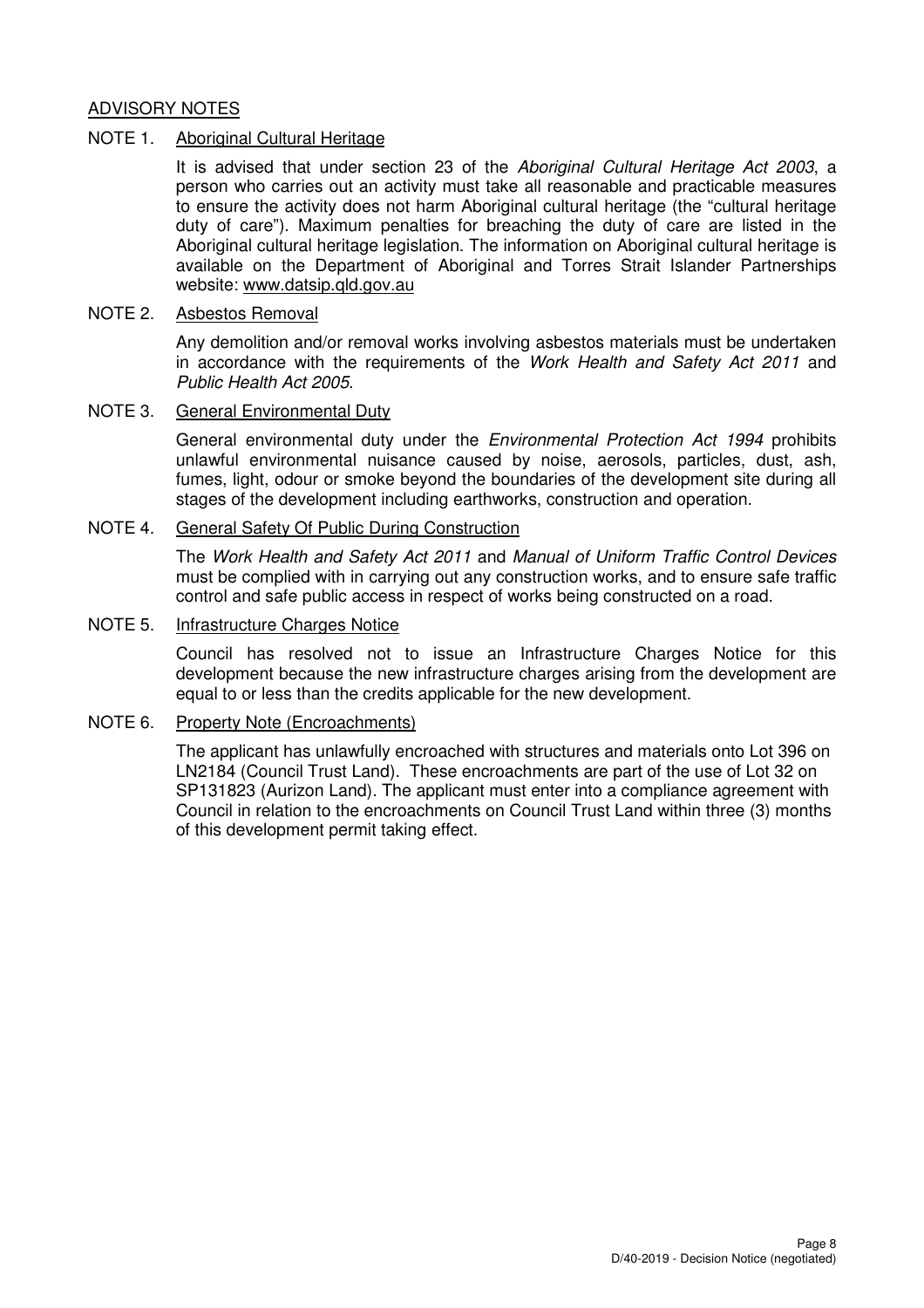

**Attachment 1 – Part 2 Referral Agency Conditions - Department of State Development, Manufacturing, Infrastructure and Planning** 

Planning Act 2016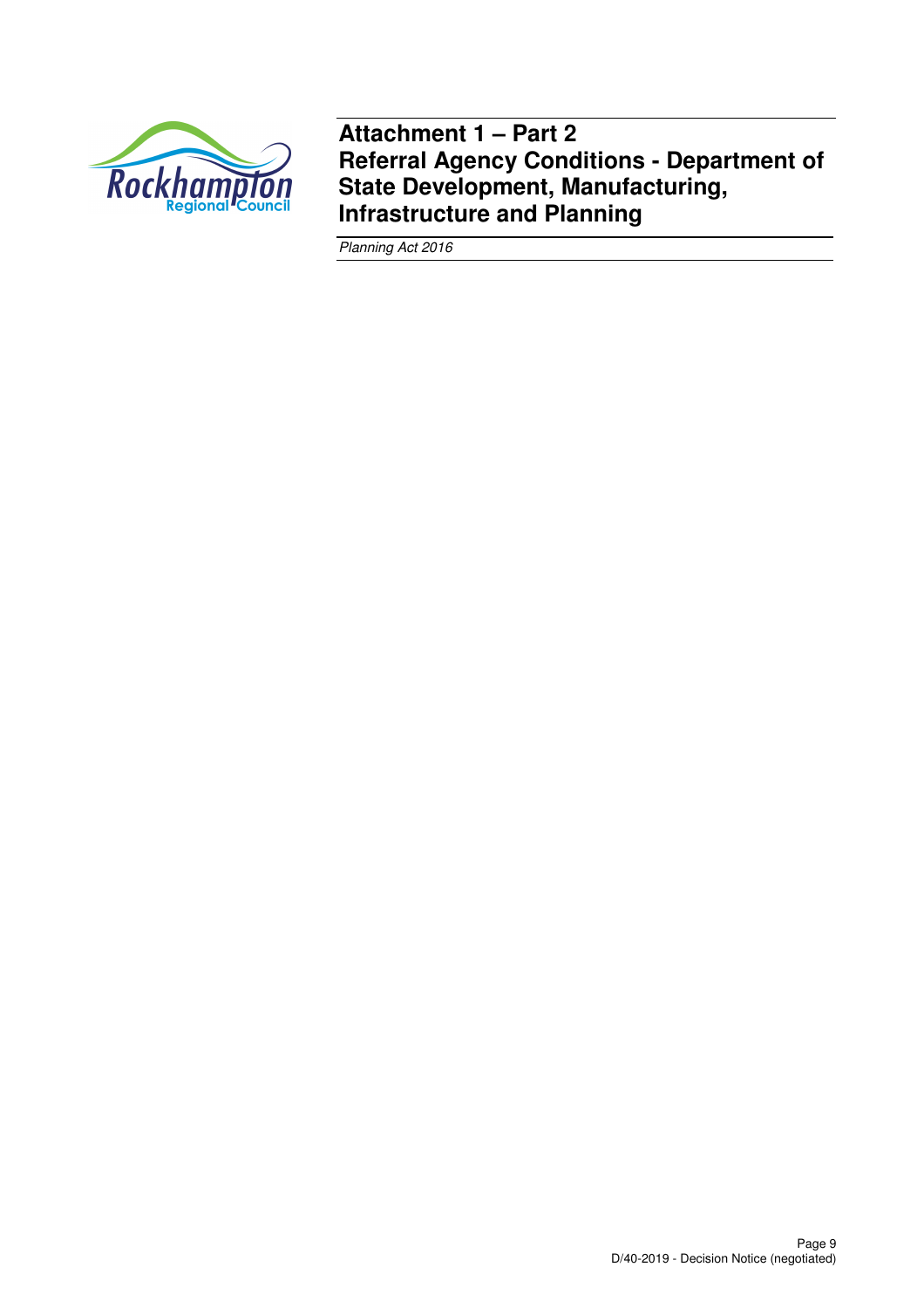

# **Attachment 2 - Appeal Rights**

PLANNING ACT 2016

The following is an extract from the Planning Act 2016 (Chapter 6)

## **Appeal rights**

#### **229 Appeals to tribunal or P&E Court**

- (1) Schedule 1 states—
	- (a) matters that may be appealed to— (i) either a tribunal or the P&E Court; or (ii) only a tribunal; or
	- (iii) only the P&E Court; and
	- (b) the person— (i) who may appeal a matter (the **appellant**); and
		- (ii) who is a respondent in an appeal of the matter; and (iii) who is a co-respondent in an appeal of the matter; and
		- (iv) who may elect to be a co-respondent in an appeal of the matter.
- (2) An appellant may start an appeal within the appeal period. (3) The **appeal period** is—
	- (a) for an appeal by a building advisory agency—10 business days after a decision notice for the decision is given to the agency or
	- (b) for an appeal against a deemed refusal—at any time after the deemed refusal happens; or
	- (c) for an appeal against a decision of the Minister, under chapter 7, part 4, to register premises or to renew the registration of premises—20 business days after a notice is published under section 269(3)(a) or (4); or
	- (d) for an appeal against an infrastructure charges notice—20 business days after the infrastructure charges notice is given to the person; or
	- (e) for an appeal about a deemed approval of a development application for which a decision notice has not been given—30 business days after the applicant gives the deemed approval notice to the assessment manager; or
	- (f) for any other appeal—20 business days after a notice of the decision for the matter, including an enforcement notice, is given to the person.

#### Note—

See the P&E Court Act for the court's power to extend the appeal period.

- (4) Each respondent and co-respondent for an appeal may be heard in the appeal.
- (5) If an appeal is only about a referral agency's response, the assessment manager may apply to the tribunal or P&E Court to withdraw from the appeal.
- (6) To remove any doubt, it is declared that an appeal against an infrastructure charges notice must not be about—
	- (a) the adopted charge itself; or
	- (b) for a decision about an offset or refund— (i) the establishment cost of trunk infrastructure identified in a LGIP; or

(ii) the cost of infrastructure decided using the method

included in the local government's charges resolution.

## **230 Notice of appeal**

- (1) An appellant starts an appeal by lodging, with the registrar of the tribunal or P&E Court, a notice of appeal that— (a) is in the approved form; and
	- (b) succinctly states the grounds of the appeal.
- (2) The notice of appeal must be accompanied by the required fee.
- (3) The appellant or, for an appeal to a tribunal, the registrar must, within the service period, give a copy of the notice of appeal to—
	- (a) the respondent for the appeal; and
	- (b) each co-respondent for the appeal; and
- (c) for an appeal about a development application under schedule 1, table 1, item 1—each principal submitter for the development application; and
- (d) for an appeal about a change application under schedule 1, table 1, item 2—each principal submitter for the change application; and
- (e) each person who may elect to become a corespondent for the appeal, other than an eligible submitter who is not a principal submitter in an appeal under paragraph (c) or (d); and
- (f) for an appeal to the P&E Court—the chief executive; and
- (g) for an appeal to a tribunal under another Act—any other person who the registrar considers appropriate.
- (4) The **service period** is—
	- (a) if a submitter or advice agency started the appeal in the P&E Court—2 business days after the appeal is started; or
	- (b) otherwise—10 business days after the appeal is started.
- (5) A notice of appeal given to a person who may elect to be a co-respondent must state the effect of subsection
- (6) A person elects to be a co-respondent by filing a notice of election, in the approved form, within 10 business days after the notice of appeal is given to the person*.*

#### **231 Other appeals**

- (1) Subject to this chapter, schedule 1 and the P&E Court Act, unless the Supreme Court decides a decision or other matter under this Act is affected by jurisdictional error, the decision or matter is non-appealable.
- (2) The Judicial Review Act 1991, part 5 applies to the decision or matter to the extent it is affected by jurisdictional error.
- (3) A person who, but for subsection (1) could have made an application under the Judicial Review Act 1991 in relation to the decision or matter, may apply under part 4 of that Act for a statement of reasons in relation to the decision or matter.
- (4) In this section— **decision** includes—
	- (a) conduct engaged in for the purpose of making a decision; and
	- (b) other conduct that relates to the making of a decision; and
	- (c) the making of a decision or the failure to make a decision; and
	- (d) a purported decision; and
	- (e) a deemed refusal.
- **non-appealable**, for a decision or matter, means the decision or matter—
	- (a) is final and conclusive; and
	- (b) may not be challenged, appealed against, reviewed, quashed, set aside or called into question in any other way under the Judicial Review Act 1991 or otherwise, whether by the Supreme Court, another court, a tribunal or another entity; and
	- (c) is not subject to any declaratory, injunctive or other order of the Supreme Court, another court, a tribunal or another entity on any ground.

## **232 Rules of the P&E Court**

- (1) A person who is appealing to the P&E Court must comply with the rules of the court that apply to the appeal.
- (2) However, the P&E Court may hear and decide an appeal even if the person has not complied with rules of the P&E Court.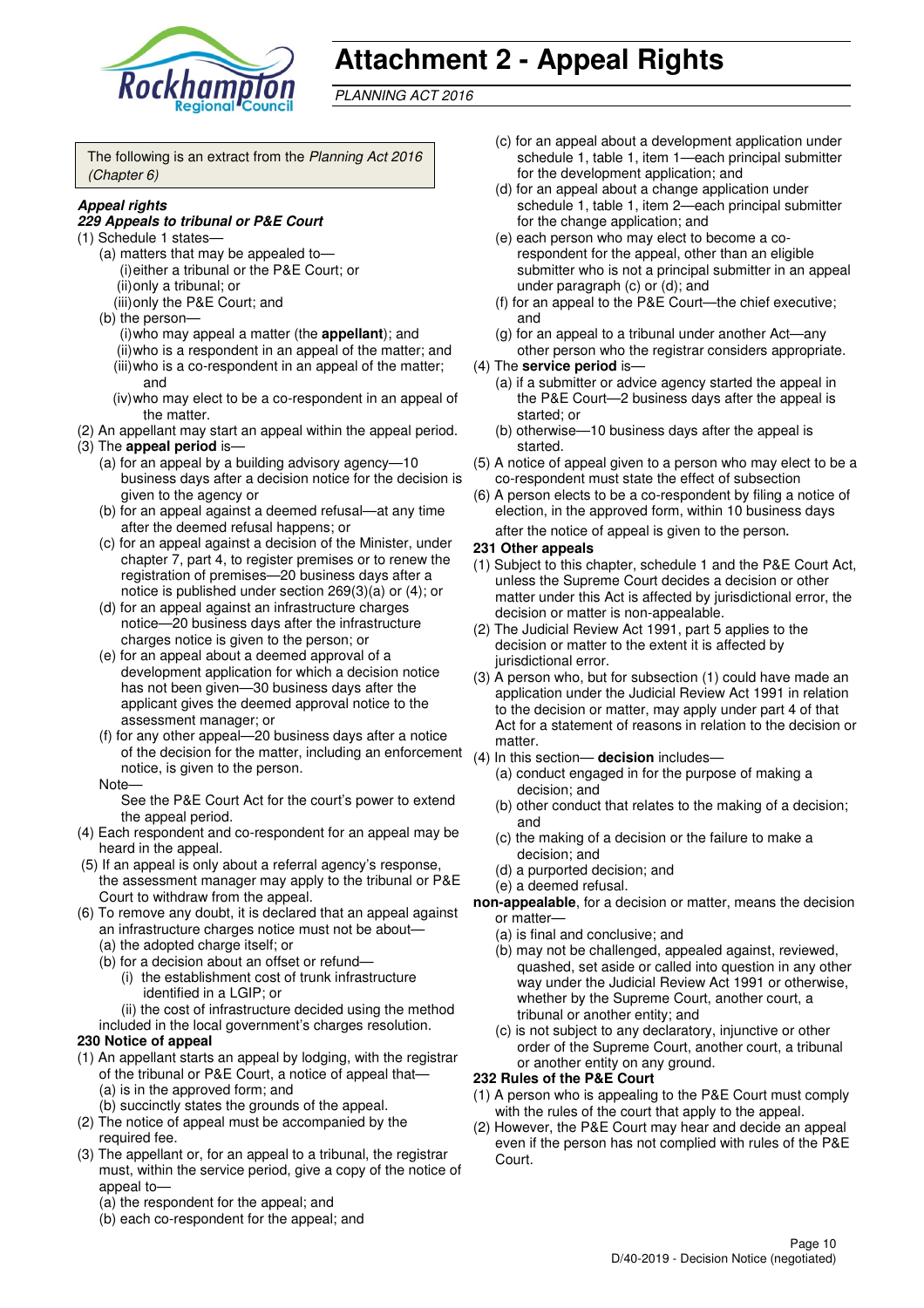

## **Appeal Rights**

PLANNING ACT 2016

## **Schedule 1**

#### **Appeals section 229 1 Appeal rights and parties to appeals**

- (1) Table 1 states the matters that may be appealed to—(a) the P&E court; or (b) a tribunal.
- (2) However, table 1 applies to a tribunal only if the matter involves—
	- (a) the refusal, or deemed refusal of a development application, for—
	- (i) a material change of use for a classified building; or
	- (ii) operational work associated with building work, a retaining wall, or a tennis court; or
	- (b) a provision of a development approval for—
	- (i) a material change of use for a classified building; or
- (ii) operational work associated with building work, a retaining wall, or a tennis court; or
	- (c) if a development permit was applied for—the decision to give a preliminary approval for—
		- (i) a material change of use for a classified building; or
		- (ii) operational work associated with building work, a retaining wall, or a tennis court; or
	- (d) a development condition if—
		- (i) the development approval is only for a material change of use that involves the use of a building classified under the Building Code as a class 2 building; and
		- (ii) the building is, or is proposed to be, not more than 3 storeys; and
		- (iii) the proposed development is for not more than 60 sole-occupancy units; or
	- (e) a decision for, or a deemed refusal of, an extension application for a development approval that is only for a material change of use of a classified building; or
	- (f) a decision for, or a deemed refusal of, a change application for a development approval that is only for a material change of use of a classified building; or
	- (g) a matter under this Act, to the extent the matter relates to—
		- (i) the Building Act, other than a matter under that Act that may or must be decided by the Queensland Building and Construction Commission; or
			- (ii) the Plumbing and Drainage Act, part 4 or 5; or
	- (h) a decision to give an enforcement notice in relation to a matter under paragraphs (a) to (g); or
	- (i) a decision to give an infrastructure charges notice; or
	- (j) the refusal, or deemed refusal, of a conversion application; or
	- (k) a matter that, under another Act, may be appealed to the tribunal; or
	- (l) a matter prescribed by regulation.
- (3) Also, table 1 does not apply to a tribunal if the matter
- involves—
	- (a) for a matter in subsection  $(2)(a)$  to  $(d)$ -
		- (i) a development approval for which the development application required impact assessment; and
		- (ii) a development approval in relation to which the assessment manager received a properly made submission for the development application; or
	- (b) a provision of a development approval about the identification or inclusion, under a variation approval, of a matter for the development.
- (4) Table 2 states the matters that may be appealed only to the P&E Court.
- (5) Table 3 states the matters that may be appealed only to the tribunal.
- (6) In each table—
	- (a) column 1 states the appellant in the appeal; and
	- (b) column 2 states the respondent in the appeal; and
	- (c) column 3 states the co-respondent (if any) in the appeal; and
	- (d) column 4 states the co-respondents by election (if any) in the appeal.
- (7) If the chief executive receives a notice of appeal under section 230(3)(f), the chief executive may elect to be a corespondent in the appeal.

## **Table 1**

## **Appeals to the P&E Court and, for certain matters, to a tribunal**

1. Development applications

An appeal may be made against—

(a) the refusal of all or part of the development application; or

(b) the deemed refusal of the development application; or

(c) a provision of the development approval; or

(d) if a development permit was applied for—the decision to give a preliminary approval.

| Column 1      | Column 2       | Column 3               | Column 4                       |
|---------------|----------------|------------------------|--------------------------------|
| Appellant     | Respondent     | Co-respondent          | Co-respondent by election      |
|               |                | $(i$ f any)            | $(i$ f any)                    |
| The applicant | The assessment | If the appeal is about | 1 A concurrence agency that is |
|               | manager        | a concurrence          | not a co-respondent            |
|               |                | agency's referral      | 2 If a chosen Assessment       |
|               |                | response—the           | manager is the respondent-     |
|               |                | concurrence agency     | the prescribed assessment      |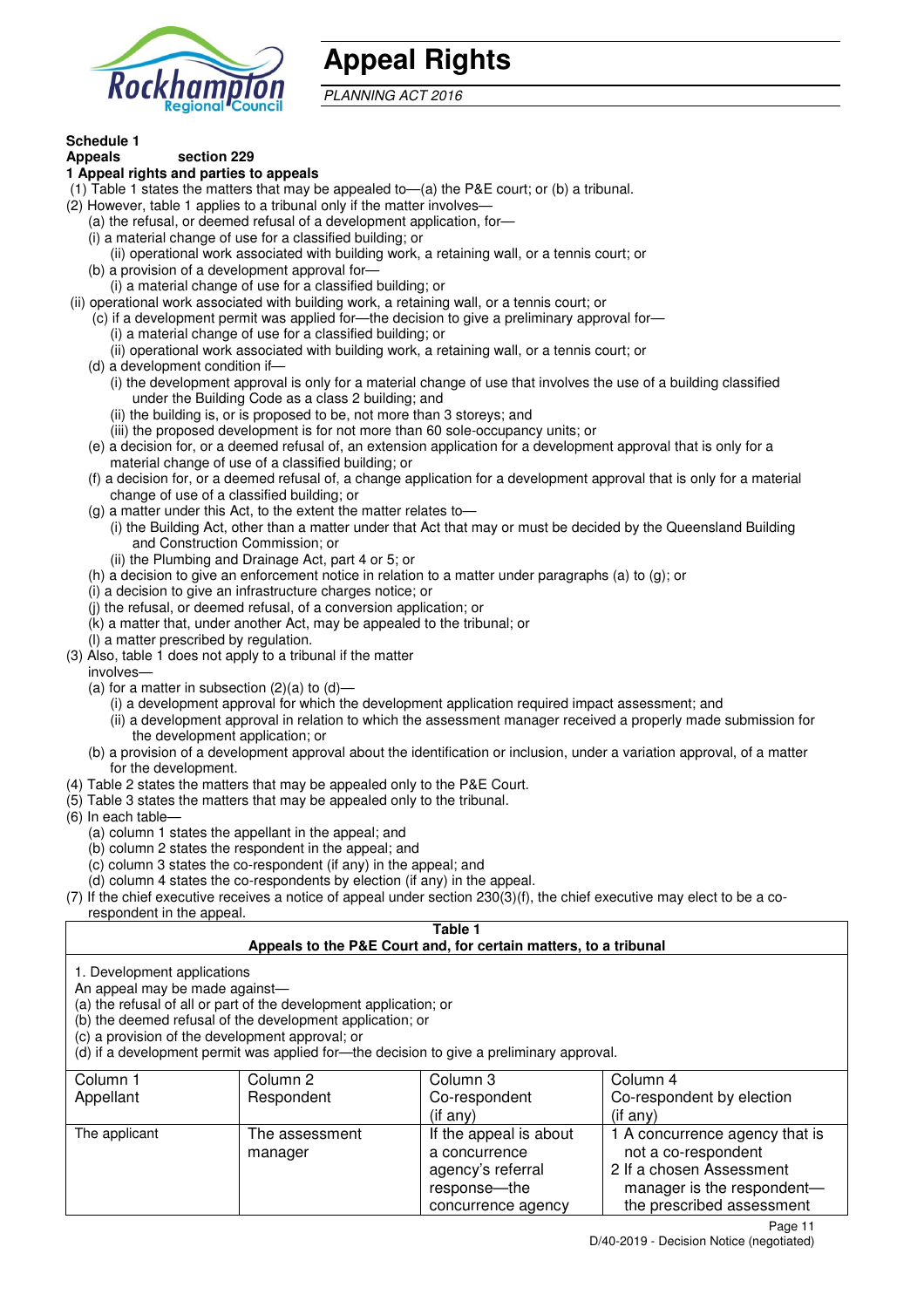| Table 1<br>Appeals to the P&E Court and, for certain matters, to a tribunal                                                                                                                                                                                                                                                                                                                                                                                                                                                                                                                                                                                                                                                                                                                                                                                                                 |                                                                                                                               |                                                                 |                                                                                                                                                                                                                                                                                                                                                 |
|---------------------------------------------------------------------------------------------------------------------------------------------------------------------------------------------------------------------------------------------------------------------------------------------------------------------------------------------------------------------------------------------------------------------------------------------------------------------------------------------------------------------------------------------------------------------------------------------------------------------------------------------------------------------------------------------------------------------------------------------------------------------------------------------------------------------------------------------------------------------------------------------|-------------------------------------------------------------------------------------------------------------------------------|-----------------------------------------------------------------|-------------------------------------------------------------------------------------------------------------------------------------------------------------------------------------------------------------------------------------------------------------------------------------------------------------------------------------------------|
|                                                                                                                                                                                                                                                                                                                                                                                                                                                                                                                                                                                                                                                                                                                                                                                                                                                                                             |                                                                                                                               |                                                                 | manager<br>3 Any eligible advice agency for<br>the application<br>4 Any eligible submitter for the<br>application                                                                                                                                                                                                                               |
| 2. Change applications<br>An appeal may be made against-<br>(b) a deemed refusal of a change application.                                                                                                                                                                                                                                                                                                                                                                                                                                                                                                                                                                                                                                                                                                                                                                                   |                                                                                                                               |                                                                 | (a) a responsible entity's decision for a change application, other than a decision made by the P&E court; or                                                                                                                                                                                                                                   |
| Column 1<br>Appellant                                                                                                                                                                                                                                                                                                                                                                                                                                                                                                                                                                                                                                                                                                                                                                                                                                                                       | Column <sub>2</sub><br>Respondent                                                                                             | Column 3<br>Co-respondent<br>(if any)                           | Column 4<br>Co-respondent by election<br>(if any)                                                                                                                                                                                                                                                                                               |
| 1 The applicant<br>2 If the responsible<br>entity is the<br>assessment<br>manager-an<br>affected entity that<br>gave a pre-request<br>notice or response<br>notice                                                                                                                                                                                                                                                                                                                                                                                                                                                                                                                                                                                                                                                                                                                          | The responsible<br>entity                                                                                                     | If an affected entity<br>starts the appeal-the<br>applicant     | 1 A concurrence agency for the<br>development application<br>2 If a chosen assessment<br>manager is the respondent-<br>the prescribed assessment<br>manager<br>3 A private certifier for the<br>development application<br>4 Any eligible advice agency for<br>the change application<br>5 Any eligible submitter for the<br>change application |
| 3. Extension applications<br>An appeal may be made against-                                                                                                                                                                                                                                                                                                                                                                                                                                                                                                                                                                                                                                                                                                                                                                                                                                 | (a) the assessment manager's decision about an extension application; or<br>(b) a deemed refusal of an extension application. |                                                                 |                                                                                                                                                                                                                                                                                                                                                 |
| Column 1<br>Appellant                                                                                                                                                                                                                                                                                                                                                                                                                                                                                                                                                                                                                                                                                                                                                                                                                                                                       | Column <sub>2</sub><br>Respondent                                                                                             | Column 3<br>Co-respondent<br>(if any)                           | Column 4<br>Co-respondent by election<br>(if any)                                                                                                                                                                                                                                                                                               |
| 1 The applicant<br>1.<br>For a matter other<br>than a deemed<br>refusal of an<br>extension<br>application $-$ a<br>concurrence<br>agency, other than<br>the chief executive,<br>for the application                                                                                                                                                                                                                                                                                                                                                                                                                                                                                                                                                                                                                                                                                         | The assessment<br>manager                                                                                                     | If a concurrence<br>agency starts the<br>appeal – the applicant | If a chosen assessment<br>manager is the respondent $-$ the<br>prescribed assessment manager                                                                                                                                                                                                                                                    |
| 4. Infrastructure charges notices<br>An appeal may be made against an infrastructure charges notice on 1 or more of the following grounds<br>a) The notice involved an error relating to $-$<br>(i) The application of the relevant adopted charge; or<br>Examples of errors in applying an adopted charge -<br>The incorrect application of gross floor area for a non-residential development<br>Applying an incorrect 'use category', under a regulation, to the development<br>The working out of extra demands, for section 120; or<br>(i)<br>An offset or refund; or<br>(ii)<br>b) The was no decision about an offset or refund; or<br>c) If the infrastructure charges notice states a refund will be given – the timing for giving the refund; or<br>d) The amount of the charge is so unreasonable that no reasonable relevant local government could have<br>imposed the amount. |                                                                                                                               |                                                                 |                                                                                                                                                                                                                                                                                                                                                 |
| Column 1<br>Appellant                                                                                                                                                                                                                                                                                                                                                                                                                                                                                                                                                                                                                                                                                                                                                                                                                                                                       | Column <sub>2</sub><br>Respondent                                                                                             | Column 3<br>Co-respondent<br>(if any)                           | Column 4<br>Co-respondent by election<br>(if any)                                                                                                                                                                                                                                                                                               |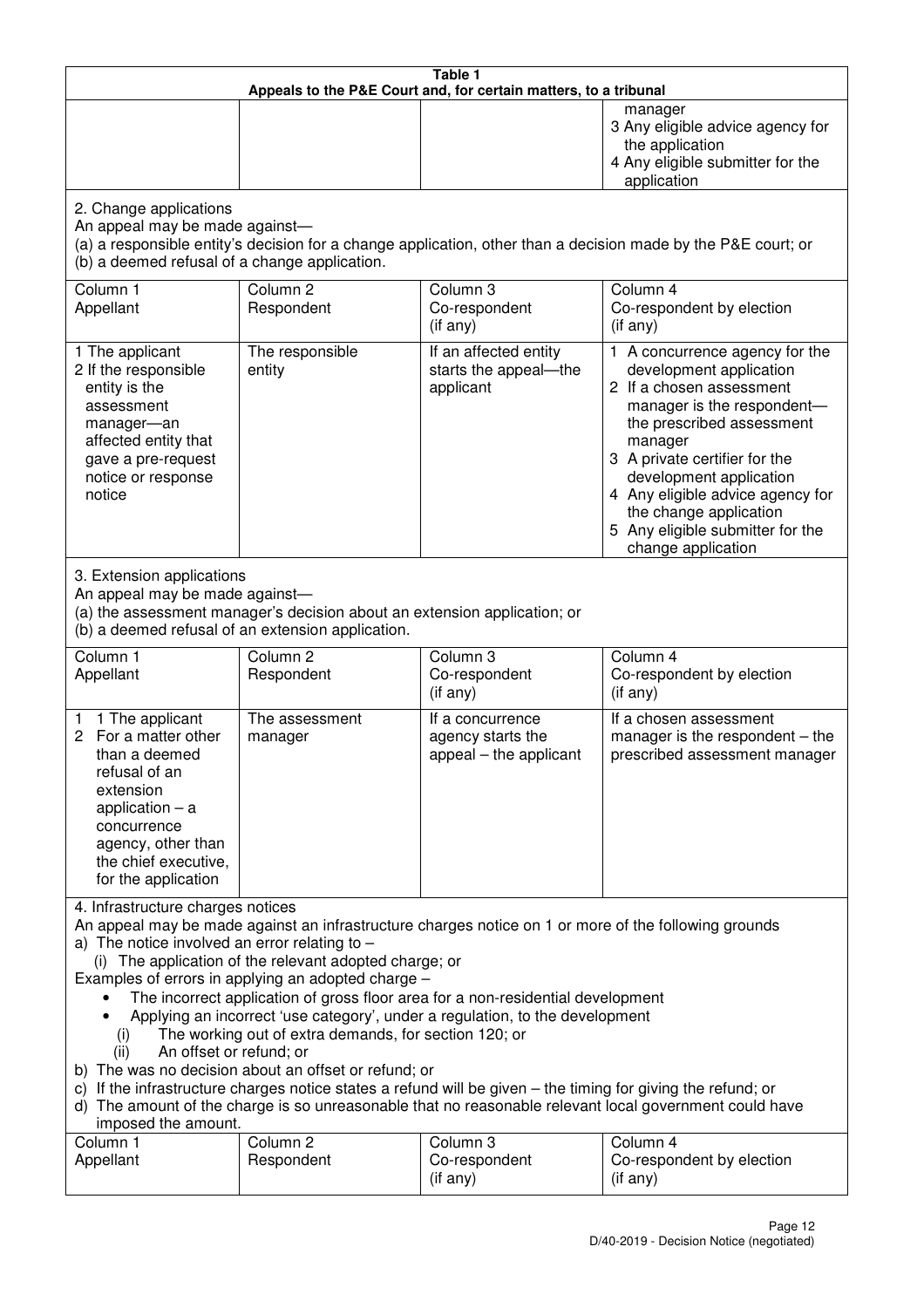| Table 1<br>Appeals to the P&E Court and, for certain matters, to a tribunal |                                                                                     |                          |                                                                                                              |  |
|-----------------------------------------------------------------------------|-------------------------------------------------------------------------------------|--------------------------|--------------------------------------------------------------------------------------------------------------|--|
| The person given the                                                        | The local government                                                                |                          |                                                                                                              |  |
| Infrastructure charges                                                      | that gave the                                                                       |                          |                                                                                                              |  |
| notice                                                                      | infrastructure charges                                                              |                          |                                                                                                              |  |
|                                                                             | notice                                                                              |                          |                                                                                                              |  |
| 5. Conversion applications                                                  |                                                                                     |                          |                                                                                                              |  |
| An appeal may be made against-                                              |                                                                                     |                          |                                                                                                              |  |
| (a) the refusal of a conversion application; or                             |                                                                                     |                          |                                                                                                              |  |
|                                                                             | (b) a deemed refusal of a conversion application.                                   |                          |                                                                                                              |  |
| Column 1                                                                    | Column <sub>2</sub>                                                                 | Column 3                 | Column 4                                                                                                     |  |
| Appellant                                                                   | Respondent                                                                          | Co-respondent            | Co-respondent by election                                                                                    |  |
|                                                                             |                                                                                     | (if any)                 | (if any)                                                                                                     |  |
| The applicant                                                               | The local government                                                                |                          |                                                                                                              |  |
|                                                                             | to which the conversion                                                             |                          |                                                                                                              |  |
|                                                                             | application was made                                                                |                          |                                                                                                              |  |
| 6. Enforcement notices                                                      |                                                                                     |                          |                                                                                                              |  |
|                                                                             | An appeal may be made against the decision to give an enforcement notice.           |                          |                                                                                                              |  |
|                                                                             |                                                                                     |                          |                                                                                                              |  |
| Column 1                                                                    | Column <sub>2</sub>                                                                 | Column 3                 | Column 4                                                                                                     |  |
| Appellant                                                                   | Respondent                                                                          | Co-respondent            | Co-respondent by election<br>$($ if any $)$                                                                  |  |
|                                                                             |                                                                                     | (if any)                 |                                                                                                              |  |
| The person given the                                                        | The enforcement                                                                     |                          | If the enforcement authority is                                                                              |  |
| enforcement notice                                                          | authority                                                                           |                          | not the local government for<br>the premises in relation to which                                            |  |
|                                                                             |                                                                                     |                          | the offence is alleged to have                                                                               |  |
|                                                                             |                                                                                     |                          | happened-the local                                                                                           |  |
|                                                                             |                                                                                     |                          | government                                                                                                   |  |
|                                                                             |                                                                                     |                          |                                                                                                              |  |
| Table 2<br>Appeals to the P&E Court only                                    |                                                                                     |                          |                                                                                                              |  |
|                                                                             |                                                                                     |                          |                                                                                                              |  |
|                                                                             |                                                                                     |                          |                                                                                                              |  |
| 1. Appeals from tribunal                                                    |                                                                                     |                          |                                                                                                              |  |
| section 252, on the ground of-                                              | An appeal may be made against a decision of a tribunal, other than a decision under |                          |                                                                                                              |  |
|                                                                             | (a) an error or mistake in law on the part of the tribunal; or                      |                          |                                                                                                              |  |
| (b) jurisdictional error.                                                   |                                                                                     |                          |                                                                                                              |  |
| Column 1                                                                    | Column <sub>2</sub>                                                                 | Column 3                 | Column 4                                                                                                     |  |
| Appellant                                                                   | Respondent                                                                          | Co-respondent            | Co-respondent by election                                                                                    |  |
|                                                                             |                                                                                     | (if any)                 | (if any)                                                                                                     |  |
| A party to the                                                              | The other party to the                                                              |                          | $\overline{a}$                                                                                               |  |
| proceedings for the                                                         | proceedings for the                                                                 |                          |                                                                                                              |  |
| decision                                                                    | decision                                                                            |                          |                                                                                                              |  |
| 2. Eligible submitter appeals                                               |                                                                                     |                          |                                                                                                              |  |
|                                                                             |                                                                                     |                          | An appeal may be made against the decision to give a development approval, or an approval for a change       |  |
|                                                                             | application, to the extent that the decision relates to-                            |                          |                                                                                                              |  |
|                                                                             |                                                                                     |                          | (a) any part of the development application for the development approval that required impact assessment; or |  |
| (b) a variation request.                                                    |                                                                                     |                          |                                                                                                              |  |
| Column <sub>1</sub>                                                         | Column <sub>2</sub>                                                                 | Column <sub>3</sub>      | Column 4                                                                                                     |  |
| Appellant                                                                   | Respondent                                                                          | Co-respondent            | Co-respondent by election                                                                                    |  |
|                                                                             |                                                                                     | (if any)                 | (if any)                                                                                                     |  |
| 1 For a development                                                         | 1 For a development                                                                 | 1 The applicant          | Another eligible                                                                                             |  |
| application-an                                                              | application-the                                                                     | 2 If the appeal is about | submitter for the                                                                                            |  |
| eligible submitter for                                                      | assessment                                                                          | a concurrence            | application                                                                                                  |  |
| the development                                                             | manager                                                                             | agency's referral        |                                                                                                              |  |
| application                                                                 | 2 For a change                                                                      | response-the             |                                                                                                              |  |
| 2 For a change<br>application-an                                            | application-the<br>responsible entity                                               | concurrence agency       |                                                                                                              |  |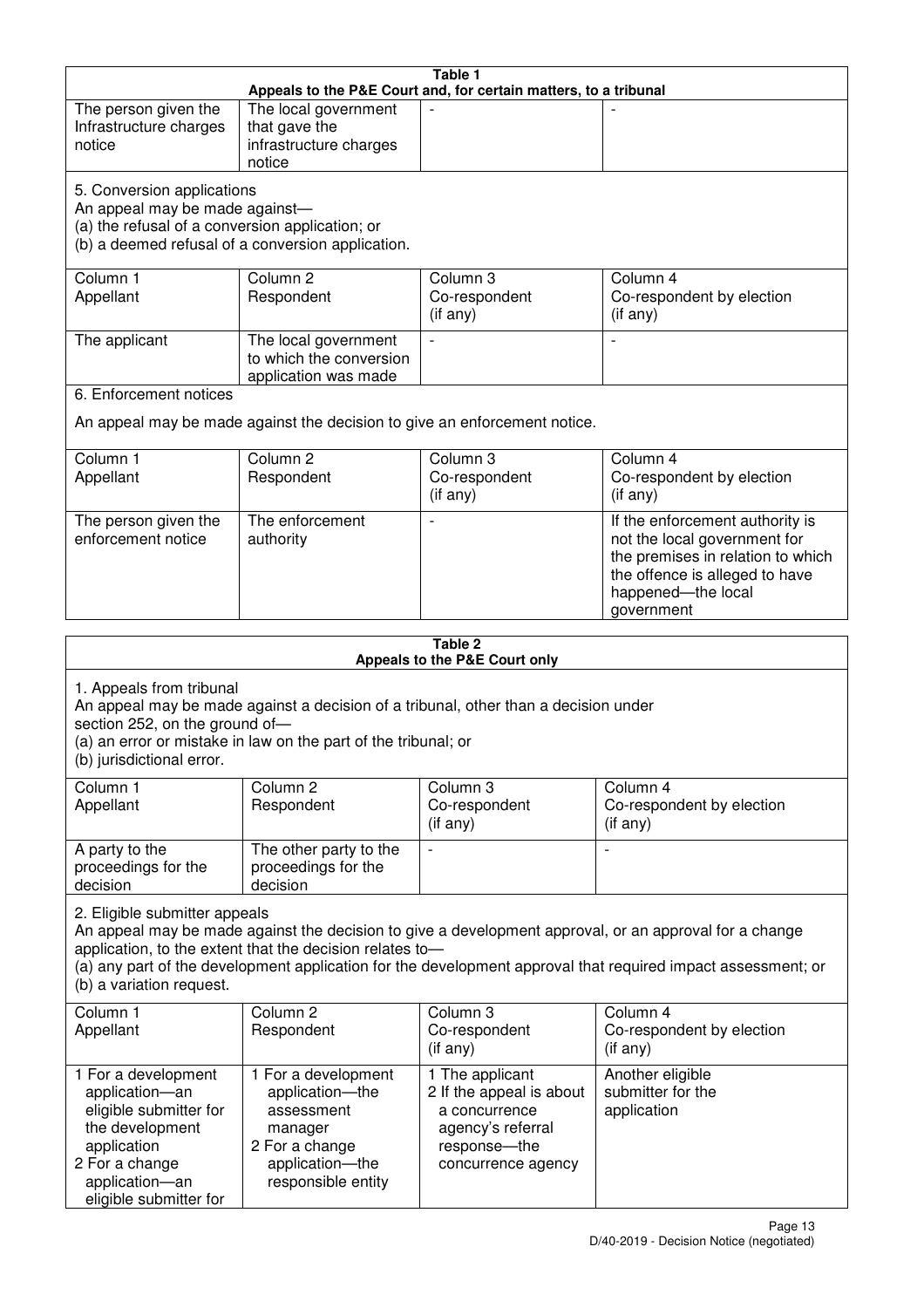| Table 2<br>Appeals to the P&E Court only                                                                                                                                                                                                                                                                                                                                                                           |                                                                                                                                                                                                      |                                                                                                                         |                                                                                        |  |
|--------------------------------------------------------------------------------------------------------------------------------------------------------------------------------------------------------------------------------------------------------------------------------------------------------------------------------------------------------------------------------------------------------------------|------------------------------------------------------------------------------------------------------------------------------------------------------------------------------------------------------|-------------------------------------------------------------------------------------------------------------------------|----------------------------------------------------------------------------------------|--|
| the change<br>application                                                                                                                                                                                                                                                                                                                                                                                          |                                                                                                                                                                                                      |                                                                                                                         |                                                                                        |  |
| 3. Eligible submitter and eligible advice agency appeals<br>An appeal may be made against a provision of a development approval, or failure to<br>include a provision in the development approval, to the extent the matter relates to-<br>(a) any part of the development application or the change application, for the development approval, that<br>required impact assessment; or<br>(b) a variation request. |                                                                                                                                                                                                      |                                                                                                                         |                                                                                        |  |
| Column <sub>1</sub><br>Appellant                                                                                                                                                                                                                                                                                                                                                                                   | Column <sub>2</sub><br>Respondent                                                                                                                                                                    | Column <sub>3</sub><br>Co-respondent<br>(if any)                                                                        | Column 4<br>Co-respondent by election<br>(if any)                                      |  |
| 1 For a development<br>application-an<br>eligible submitter for<br>the development<br>application<br>2 For a change<br>application-an<br>eligible submitter for<br>the change<br>application<br>3 An eligible advice<br>agency for the<br>development<br>application or change<br>application                                                                                                                      | 1 For a development<br>application-the<br>assessment<br>manager<br>2 For a change<br>application-the<br>responsible entity                                                                           | 1 The applicant<br>2 If the appeal is about<br>a concurrence<br>agency's referral<br>response-the<br>concurrence agency | Another eligible submitter for the<br>application                                      |  |
| 4. Compensation claims<br>An appeal may be made against-                                                                                                                                                                                                                                                                                                                                                           | (a) a decision under section 32 about a compensation claim; or<br>(b) a decision under section 265 about a claim for compensation; or<br>(c) a deemed refusal of a claim under paragraph (a) or (b). |                                                                                                                         |                                                                                        |  |
| Column <sub>1</sub><br>Appellant                                                                                                                                                                                                                                                                                                                                                                                   | Column <sub>2</sub><br>Respondent                                                                                                                                                                    | Column 3<br>Co-respondent<br>(if any)                                                                                   | Column 4<br>Co-respondent by election<br>(if any)                                      |  |
| A person dissatisfied<br>with the decision                                                                                                                                                                                                                                                                                                                                                                         | The local<br>government to which<br>the claim was made                                                                                                                                               |                                                                                                                         |                                                                                        |  |
| 5. Registered premises                                                                                                                                                                                                                                                                                                                                                                                             |                                                                                                                                                                                                      | An appeal may be made against a decision of the Minister under chapter 7, part 4.                                       |                                                                                        |  |
| Column 1<br>Appellant                                                                                                                                                                                                                                                                                                                                                                                              | Column <sub>2</sub><br>Respondent                                                                                                                                                                    | Column 3<br>Co-respondent<br>(if any)                                                                                   | Column 4<br>Co-respondent by election<br>(if any)                                      |  |
| 1 A person given a<br>decision notice about<br>the decision<br>2 If the decision is to<br>register premises or<br>renew the<br>registration of<br>premises-an owner<br>or occupier of<br>premises in the<br>affected area for the<br>registered premises<br>who is dissatisfied<br>with the decision                                                                                                               | The Minister                                                                                                                                                                                         |                                                                                                                         | If an owner or occupier starts the<br>appeal – the owner of the<br>registered premises |  |